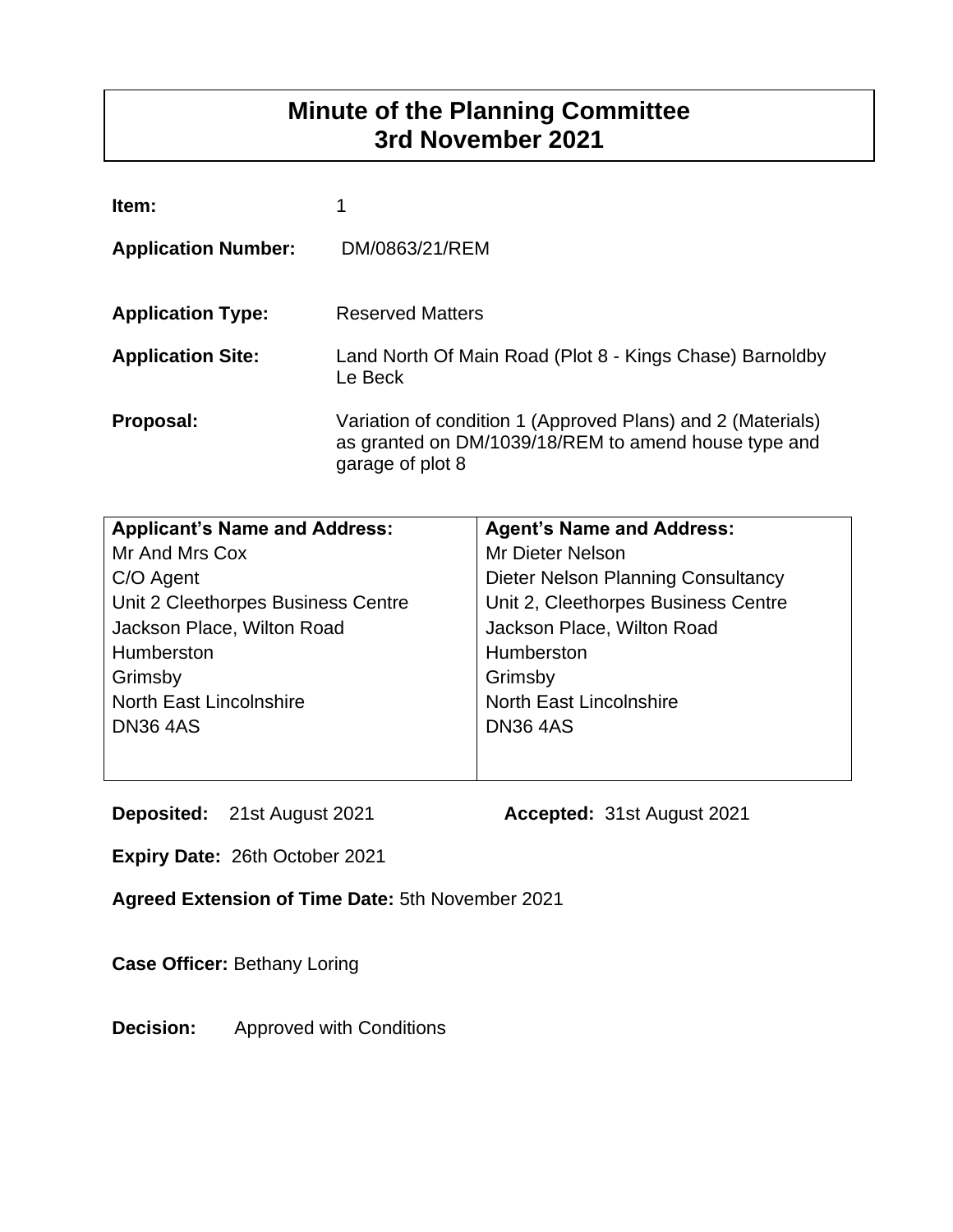The development shall be carried out in accordance with the following plans:

Site Location Plan - 1351/0001 Existing and Proposed Block Plans - 1351/0002 Proposed Site Plan - 1351/0003 Proposed Plans and Elevations of House (Plot 8) - 1351/0004 Proposed Plans and Elevations of Garage (Plot 8) - 1351/0005 Construction Details - 1115-1107-CIV-30-A Drainage Layout - 1115-1107-CIV-10-C Drainage Layout - 1115-1107-CIV-11-C

### Reason

For the avoidance of doubt in the interests of proper planning and in accordance with policy 5 and 22 of the North East Lincolnshire Local Plan 2013-2032 (adopted 2018).

# 2 Condition

The development shall be built out in accordance with the materials detailed in the email received from Dieter Nelson on 5th October 2021 and 13th October unless otherwise agreed in writing with the Local Planning Authority.

#### Reason

To protect the appearance of the area in accordance with Policy 5 and 22 of the North East Lincolnshire Local Plan 2013-2032.

# 3 Condition

The development shall be built out in accordance with the surface water drainage plans ref: 1115-1107-CIV-10-C and 1115-1107-CIV-11-C (approved under DM/0294/20/CND) and implemented prior to occupation of any dwelling unless otherwise agreed in writing with the Local Planning Authority.

#### Reason

In the interests of flood risk and sustainable drainage in accordance with Policy 33 and 34 of the North East Lincolnshire Local Plan 2013-2032.

4 Condition

Within 12 months of the development first being occupied the Bio-diversity Enhancement Plan by Scarborough Nixon Associates dated October 2018 (approved under DM/1039/18/REM) shall be carried out in full and managed thereafter in accordance with the management details within the Plan.

#### Reason

To enhance the bio-diversity of the site in accordance with Policy 41 of the North East Lincolnshire Local Plan 2013-2032 (adopted 2018).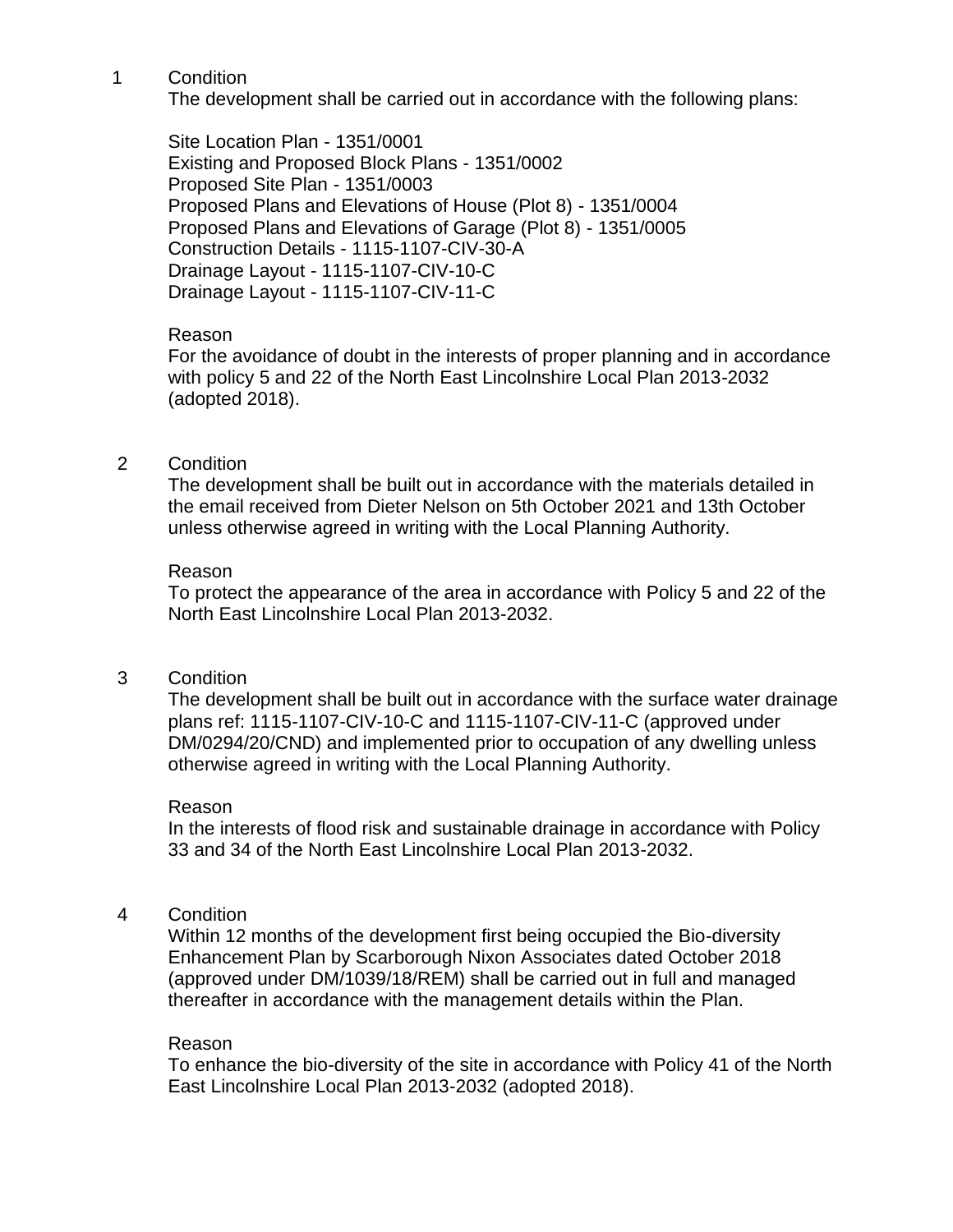The Tree Protection Plan detailed in the Tree Report by Engie Arboricultural Consultancy 29th January 2019 (approved under DM/1039/18/REM) shall be fully implemented throughout the construction of the hereby approved dwellings.

#### Reason

To protect the adjacent trees in accordance with Policy 5 and 42 of the North East Lincolnshire Local Plan 2013-2032 (adopted 2018).

#### 6 Condition

The development shall be built out in accordance with the foundation details plan ref: RD4223-16 (approved under DM/0294/20/CND) unless otherwise agreed in writing with the Local Planning Authority.

#### Reason

To protect the health of the adjacent trees in accordance with Policy 5 and 42 of the North East Lincolnshire Local Plan 2013-2032 (adopted 2018).

### 7 Condition

The development shall be built out in accordance with the Construction Method Statement by Ross Davy Associates submitted 29th November 2018 (approved under DM/1039/18/REM).

#### Reason

To protect the neighbouring properties amenities in accordance with Policy 5 of the North East Lincolnshire Local Plan 2013-2032 (adopted 2018).

#### 8 Condition

The development shall be in accordance with the Conditions Statement specifically relating to how water will be reused and recycled on site (approved under DM/0294/20/CND) unless otherwise agreed in writing with the Local Planning Authority.

#### Reason

To ensure the efficient use of water and to accord with Policy 34 of the North East Lincolnshire Local Plan 2013-2032 (Adopted 2018).

#### 9 Condition

The development shall be in accordance with the Asbestos Report (approved under DM/0294/20/CND) unless otherwise agreed in writing with the Local Planning Authority.

#### Reason

To ensure that the site is not contaminated in the interests of the future occupiers of the site to accord to Policy 5 of the North East Lincolnshire Local Plan 2018.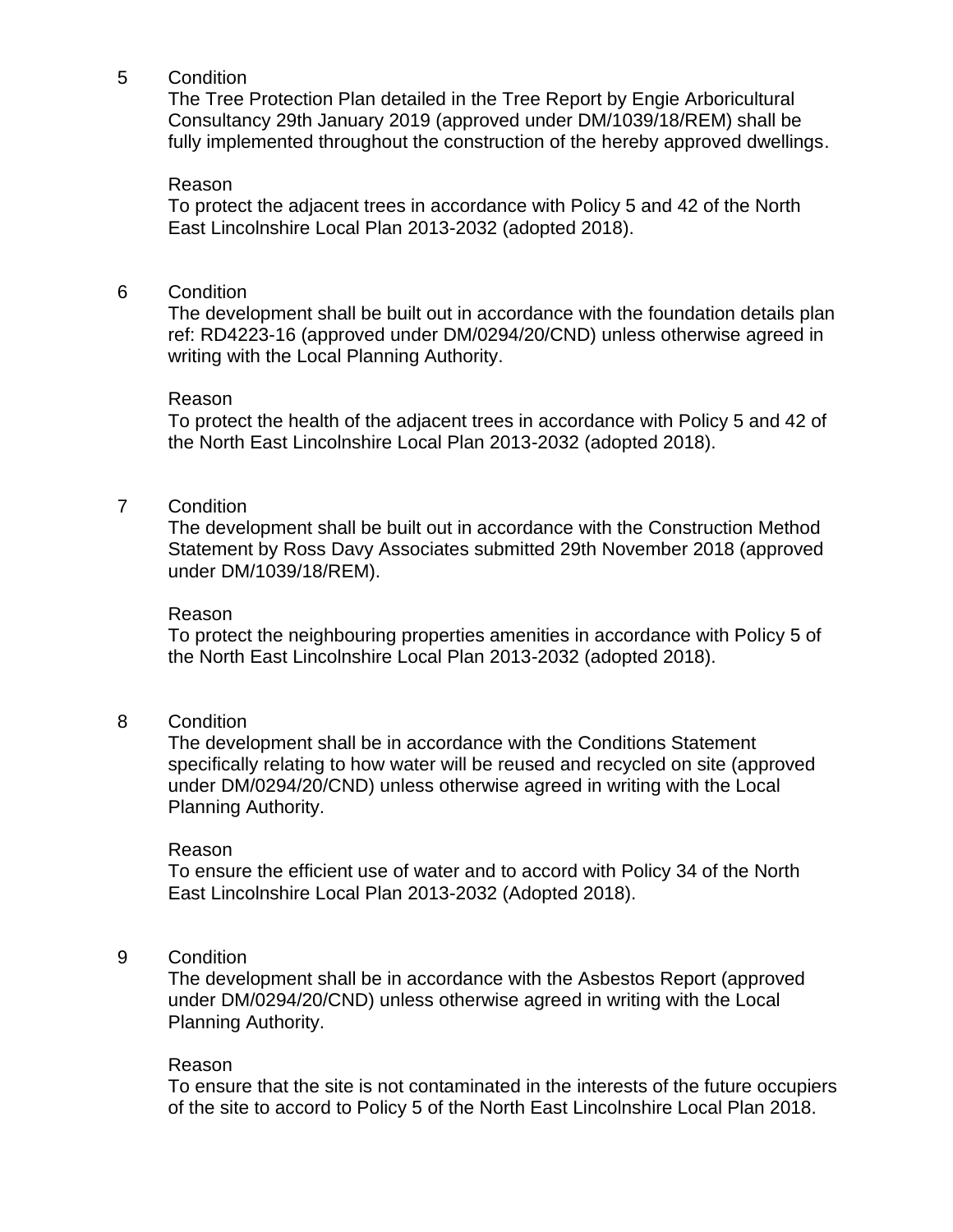## **Informatives:-**

### 1 Reason for Approval

The Local Planning Authority has had regard to development plan policies and especially those in the North East Lincolnshire Local Plan. The proposal would not harm the area character or residential amenity and is acceptable under all other planning considerations. This proposal is approved in accordance with the North East Lincolnshire Local Plan 2013-2032 (adopted 2018), in particular policies 5, 22, 33, 34, 41 and 42.

# 2 Informative

Article 31(1)(cc) Statement - Positive and Proactive Approach In accordance with paragraph 187 of the National Planning Policy Framework, the Local Authority has worked in a positive and proactive manner by determining the application in a timely manner.

### 3 Informative

The requirements of Condition 4 of the outline planning permission (ref DM/0398/15/OUT) relating to the final publishing of the Archaeological Report will still need to be adhered to.

# 4 Informative

Please note that you may also require Building Regulations. You are advised to contact them in advance of work on site commencing (Tel: 01472 325959).

#### 5 Informative

This application will require the creation of new postal addresses. You are advised to contact the Street Naming & Numbering Team on 01472 323579 or via email at snn@nelincs.gov.uk to discuss the creation of new addresses.

#### 6 Informative

The applicants are reminded that relevant planning conditions imposed on outline approval DM/0398/15/OUT apply to this development. This includes the need to publish the final Archaeological Report.

# 7 Informative

With regard to Japanese Knotweed the applicant is reminded of the need to accord with the requirements of Schedule 9 of the Wildlife and Countryside Act 1981.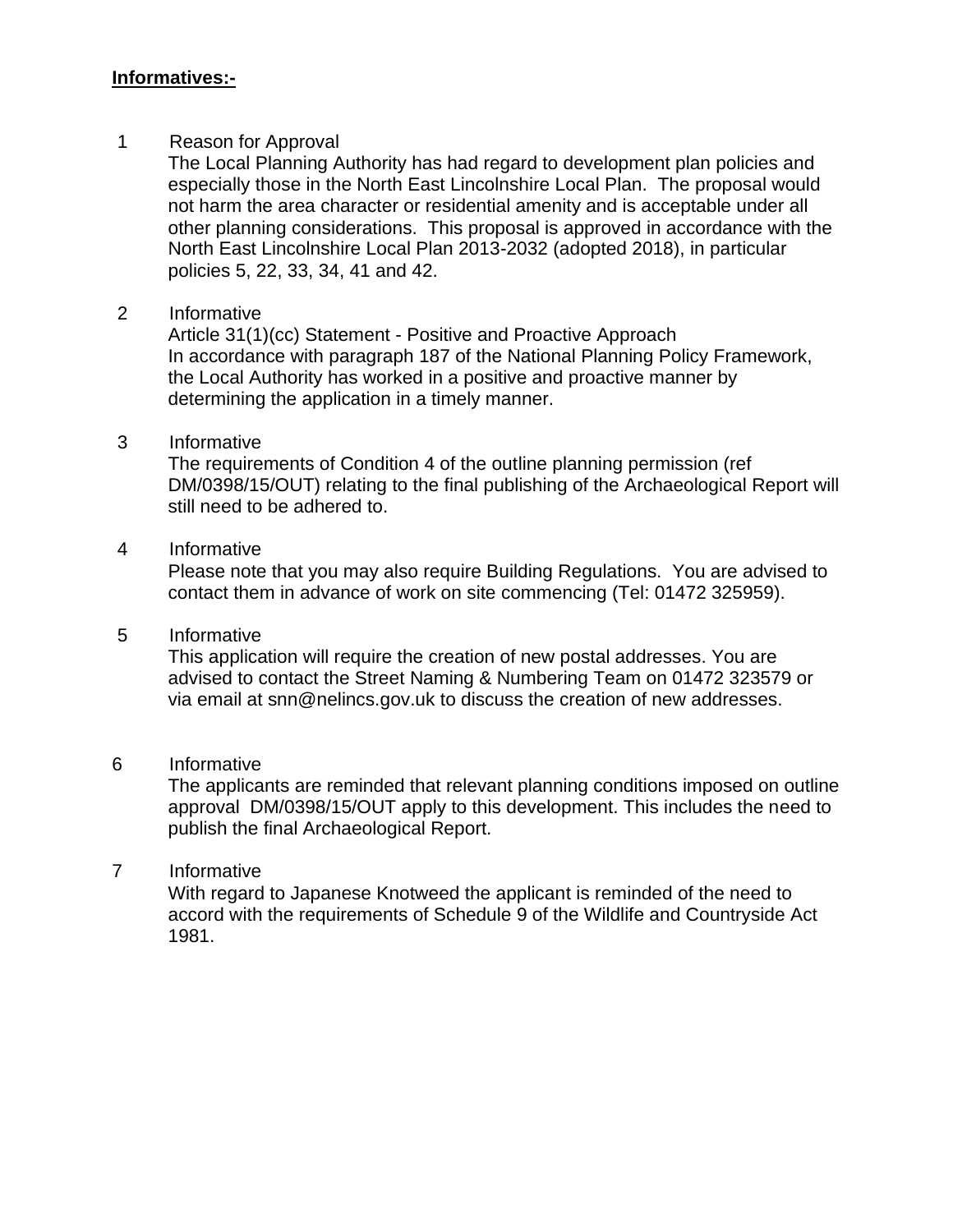# **Minute of the Planning Committee 3rd November 2021**

| Item:                      | 2                                                                                                     |
|----------------------------|-------------------------------------------------------------------------------------------------------|
| <b>Application Number:</b> | DM/0878/21/REM                                                                                        |
| <b>Application Type:</b>   | <b>Reserved Matters</b>                                                                               |
| <b>Application Site:</b>   | Land North Of Main Road (Plot 5) Barnoldby Le Beck North<br>East Lincolnshire                         |
| Proposal:                  | Variation of Condition 1 (Approved Plans) pursuant to<br>DM/1103/17/REM to amend the design of Plot 5 |

| <b>Applicant's Name and Address:</b> | <b>Agent's Name and Address:</b> |
|--------------------------------------|----------------------------------|
| Mr S Charlton                        | Mr Daniel Snowden                |
| 61 New Market                        | <b>Ross Davy Associates</b>      |
| Louth                                | <b>Pelham House</b>              |
| <b>LN11 9EF</b>                      | 1 Grosvenor Street               |
|                                      | Grimsby                          |
|                                      | <b>DN32 0QH</b>                  |
|                                      |                                  |

**Deposited:** 25th August 2021 **Accepted:** 26th August 2021

**Expiry Date:** 21st October 2021

**Agreed Extension of Time Date:** 5th November 2021

**Case Officer:** Richard Limmer

**Decision:** Approved with Conditions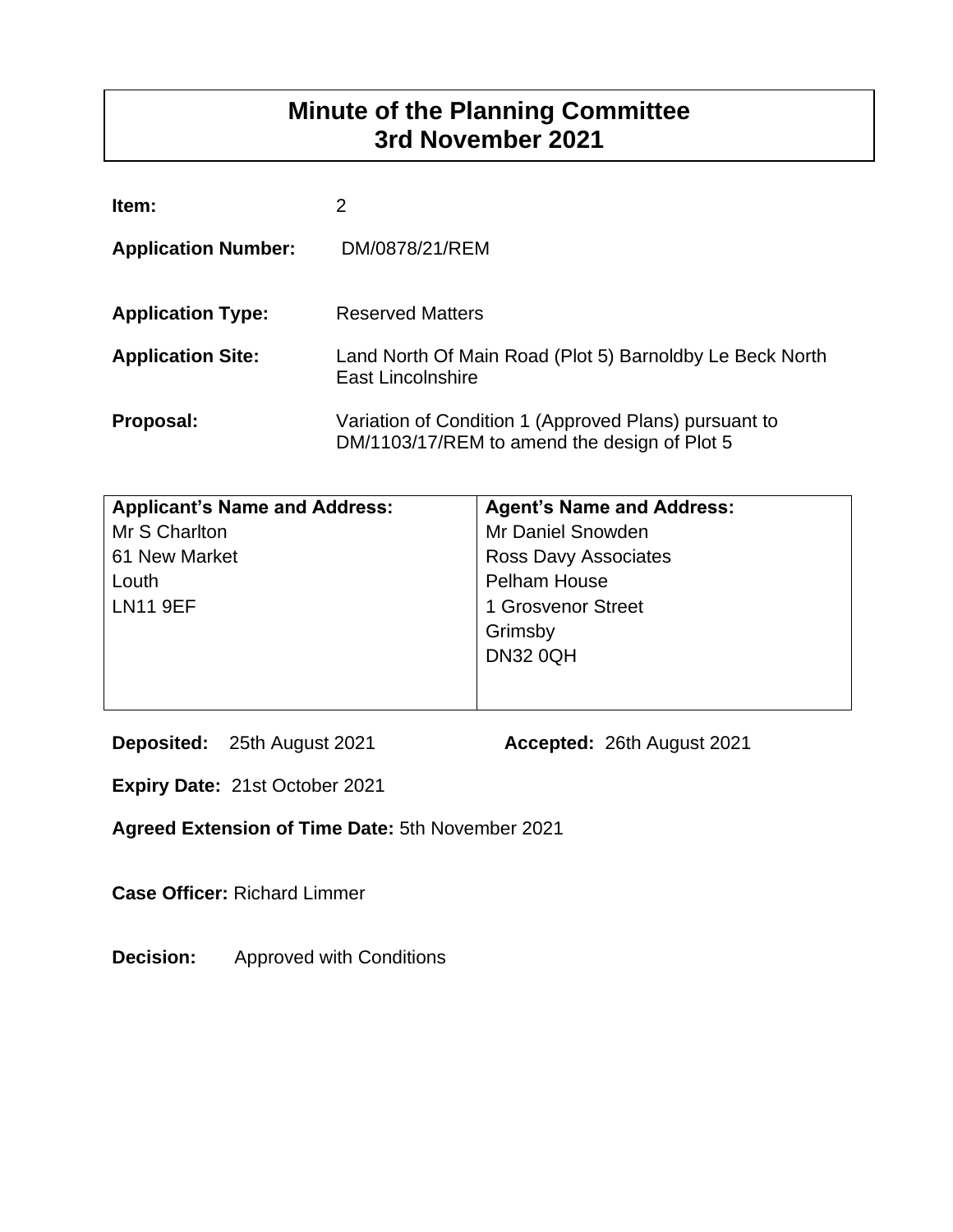The development shall be carried out in accordance with the following plans:

Site Location Plan - RD4052-01 Proposed Block Plan - RD4971-01A Proposed Plans and Elevations (Plot 5) - RD4971-02B

As approved under DM/1103/17/REM:

Proposed Plans and Elevations (Plot 4) - RD4052-04 Proposed Plans and Elevations (Plot 6) - RD4052-06A Proposed Management Plan - RD4052-07 Proposed Landscaping Plan - RD4052-08A Drainage Layout - 1115-1107-CIV-10C Drainage Layout - 1115-1107-CIV-11A External Works - Construction Details - 1115-1107-CIV-30A 1115-1107-10YR Soakaway 1115-1107-100YR Soakaway

# Reason

For the avoidance of doubt and in the interests of proper planning and in accordance with policy 5 of the North East Lincolnshire Local Plan 2013-2032 (adopted 2018).

# 2 Condition

The development shall be built out in accordance with the Construction Management Statement ref:RD4052 and plan referenced RD4502-07 (approved under DM/1103/17/REM) unless otherwise approved in writing by the Local Planning Authority.

# Reason

To protect the residential amenities of the neighbouring properties in accordance with Policy 5 of the North East Lincolnshire Local Plan 2013-2032 (adopted 2018).

# 3 Condition

The development shall be built out in accordance with the Materials List ref:RD4052 approved under DM/1103/17/REM) unless otherwise approved in writing by the Local Planning Authority.

# Reason

To protect the residential amenities of the neighbouring properties in accordance with Policy 5 of the North East Lincolnshire Local Plan 2013-2032 (adopted 2018).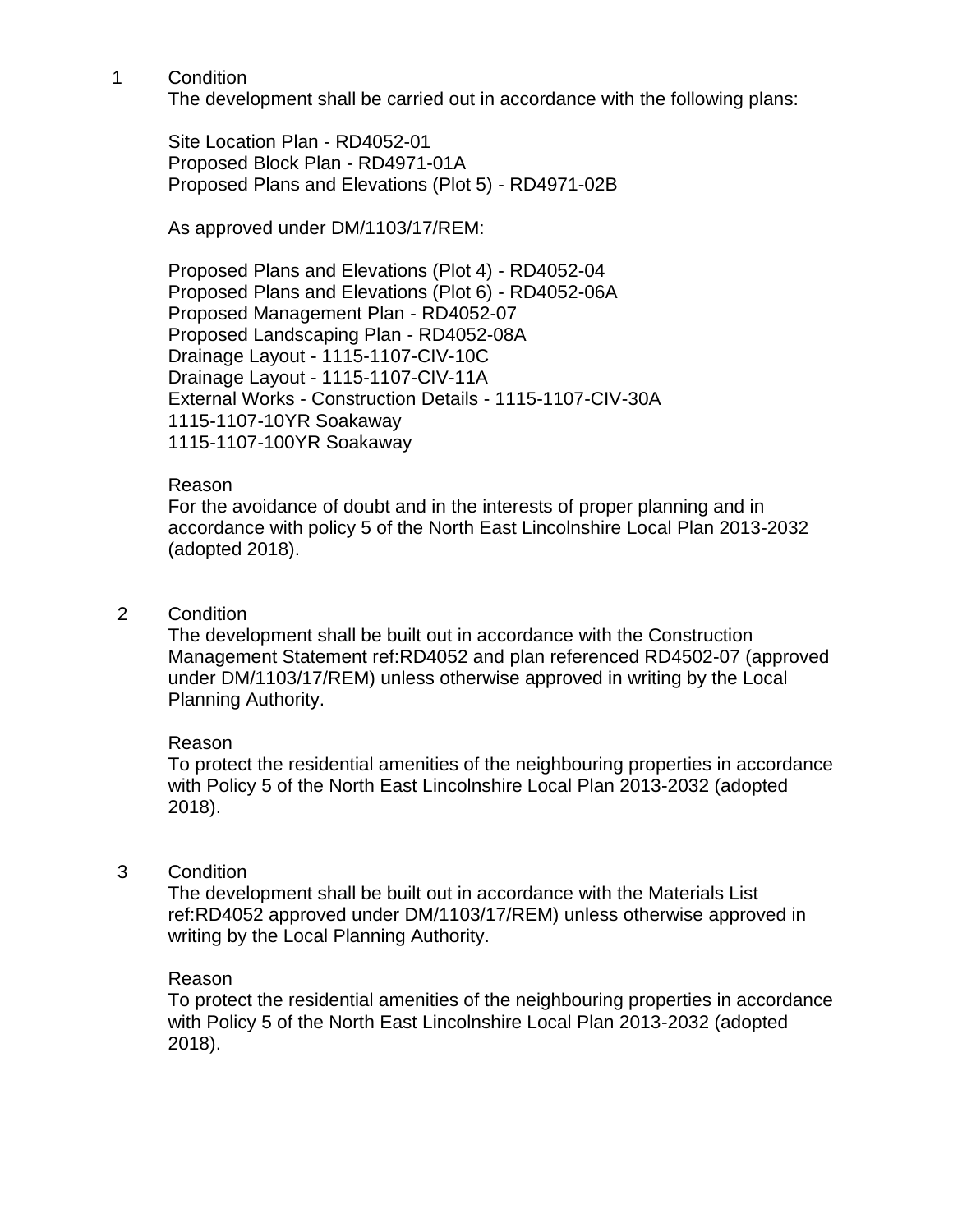The scheme of landscaping and tree planting shown on drawing no. RD4052- 08A (approved under DM/1103/17/REM) shall be completed within a period of 12 months, beginning with the date on which development began or within such longer period as may be first agreed in writing by the Local Planning Authority. All planting shall be adequately maintained for 5 years, beginning with the date of completion of the scheme and during that period all losses shall be replaced during the next planting season.

# Reason

To ensure a satisfactory appearance and setting for the development and continued maintenance of the approved landscaping in the interests of local amenity in accordance with Policy 5 and 42 of the North East Lincolnshire Local Plan 2013-2032 (adopted 2018).

# **Informatives:-**

1 Reason for Approval

The Local Planning Authority has had regard to development plan policies and especially those in the North East Lincolnshire Local Plan. The proposal would not harm the area character or residential amenity and is acceptable under all other planning considerations 5, 22, 33 and 34.

# 2 Informative

Article 31(1)(cc) Statement - Positive and Proactive Approach In accordance with paragraph 187 of the National Planning Policy Framework, the Local Authority has worked in a positive and proactive manner by determining the application in a timely manner.

# 3 Informative

Please note that you may also require Building Regulations. You are advised to contact them in advance of work on site commencing (Tel: 01472 325959).

# 4 Informative

This application will require the creation of new postal addresses. You are advised to contact the Street Naming & Numbering Team on 01472 323579 or via email at snn@nelincs.gov.uk to discuss the creation of new addresses.

# 5 Informative

The applicants are reminded that the planning conditions imposed on outline approval DM/0951/14/OUT apply to this development.

# 6 Informative

With regard to Japanese Knotweed the applicant is reminded of the need to accord with the requirements of Schedule 9 of the Wildlife and Countryside Act 1981.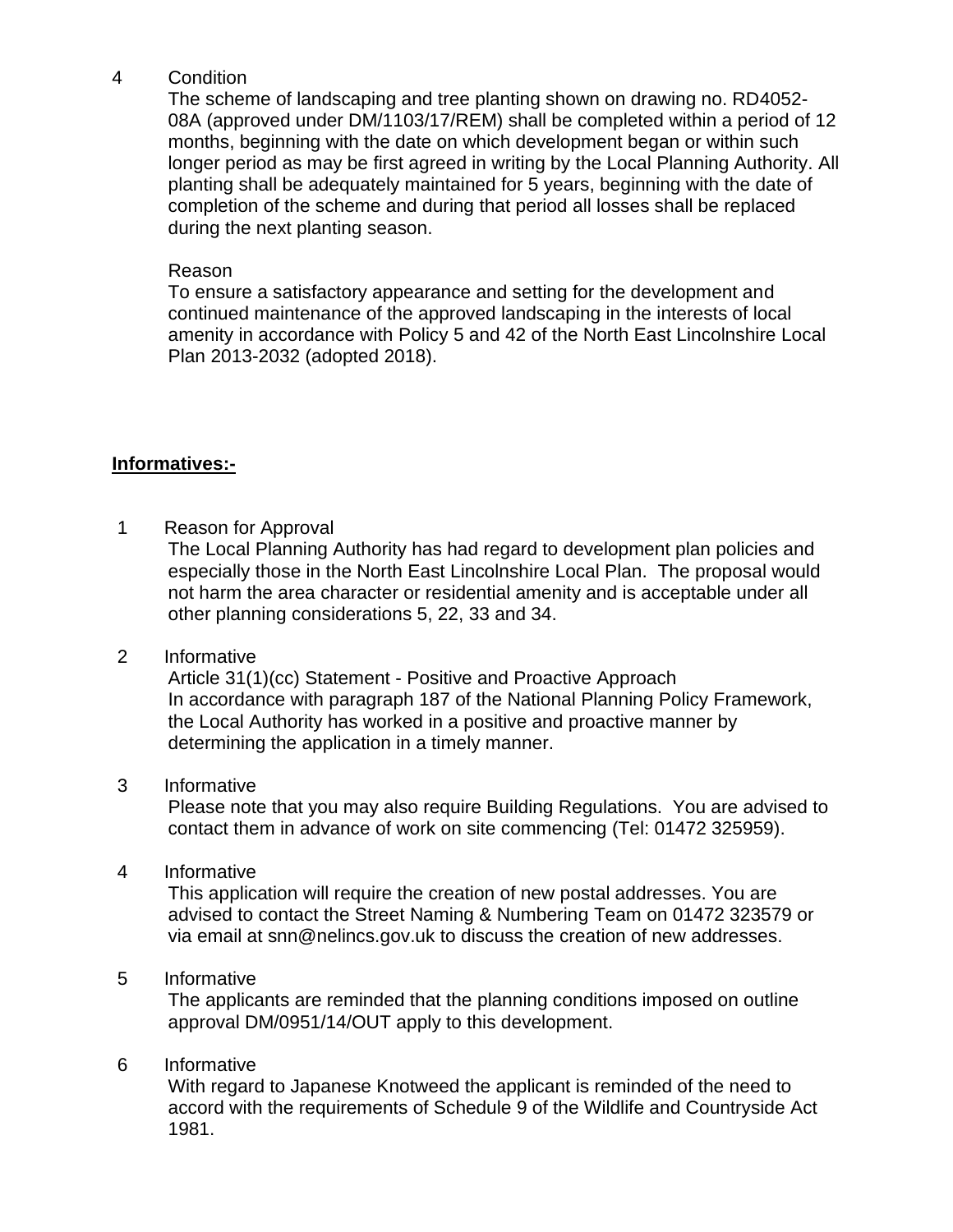# **Minute of the Planning Committee 3rd November 2021**

| Item:                      | 3                                                                                                                                                                      |
|----------------------------|------------------------------------------------------------------------------------------------------------------------------------------------------------------------|
| <b>Application Number:</b> | DM/0895/21/FUL                                                                                                                                                         |
| <b>Application Type:</b>   | <b>Full Application</b>                                                                                                                                                |
| <b>Application Site:</b>   | 5 Sonja Crest Immingham North East Lincolnshire DN40<br>2EG                                                                                                            |
| Proposal:                  | Raise roof height and install side dormer to create additional<br>accommodation at first floor with various internal and<br>external alterations including roof lights |

| <b>Applicant's Name and Address:</b> | <b>Agent's Name and Address:</b> |
|--------------------------------------|----------------------------------|
| Mr And Mrs Woadden                   | <b>Helen Lavric Robinson</b>     |
| 5 Sonja Crest                        | Design Intervention              |
| Immingham                            | 14 The Avenue                    |
| <b>North East Lincolnshire</b>       | Healing                          |
| <b>DN40 2EG</b>                      | <b>DN417NG</b>                   |

**Deposited:** 1st September 2021 **Accepted:** 6th September 2021

**Expiry Date:** 1st November 2021

**Agreed Extension of Time Date:** 10th November 2021

**Case Officer:** Owen Toop

**Decision:** Approved with Conditions

# 1 Condition

 The development hereby shall begin within three years of the date of this permission.

# Reason To comply with S. 91 of the Town and Country Planning Act 1990.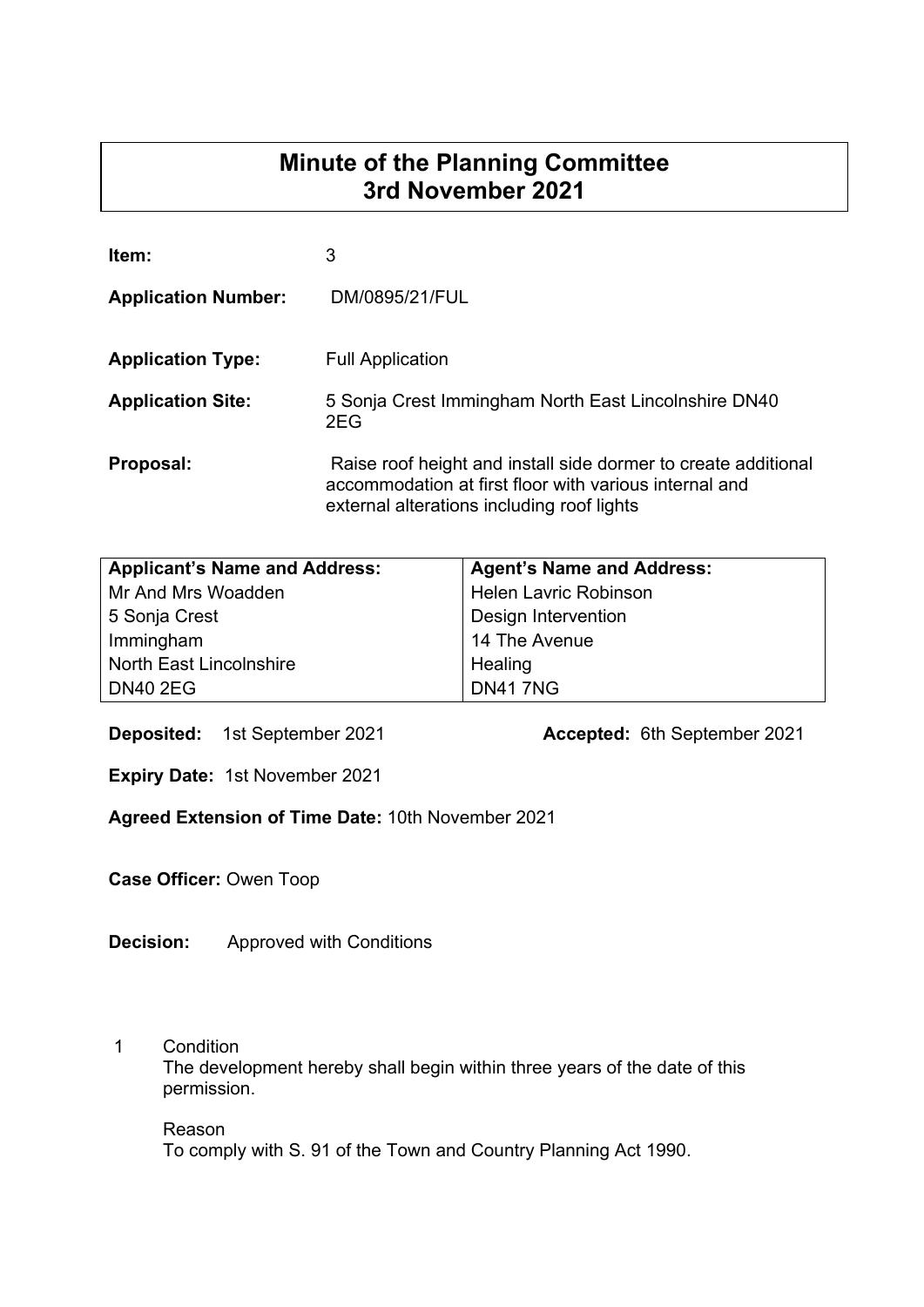The development shall be carried out in accordance with the following plans:

 Proposed Plans and Elevations - 216.01.02B Site Location and Block Plan - 216.01.05A

#### Reason

 For the avoidance of doubt and in the interests of proper planning in accordance with policies 5 and 22 of the North East Lincolnshire Local Plan 2013-2032.

#### 3 Condition

 The proposed development shall be constructed using materials, as detailed on the approved plans and described in the application form, unless otherwise first approved in writing by the Local Planning Authority.

#### Reason

 This condition is imposed in the interests of design considerations in the context of the existing buildings in order to comply with policies 5 and 22 of the North East Lincolnshire Local Plan 2013-2032.

#### 4 Condition

 The windows in the first floor dormer shall be glazed with obscure glass at a level of 3 or above as measured on the Pilkington scale and shall be retained at the same level of obscurity thereafter.

#### Reason

 In the interest of residential amenity to accord to Policy 5 of the North East Lincolnshire Local Plan.

#### 5 Condition

 No demolition or construction work shall be carried out on or before 08:00 or after 18:00 Mondays to Fridays inclusive, before 08:00 or after 13:00 on Saturdays and at any time on Sundays or Bank Holidays.

#### Reason

 To protect the amenities of nearby residents and accord with Policy 5 of the North East Lincolnshire Local Plan, 2013-2032.

#### **Informatives:-**

#### 1 Reason for Approval

The Local Planning Authority has had regard to development plan policies and especially those in the North East Lincolnshire Local Plan. The proposal would not harm the area character or residential amenity and is acceptable under all other planning considerations. This proposal is approved in accordance with the